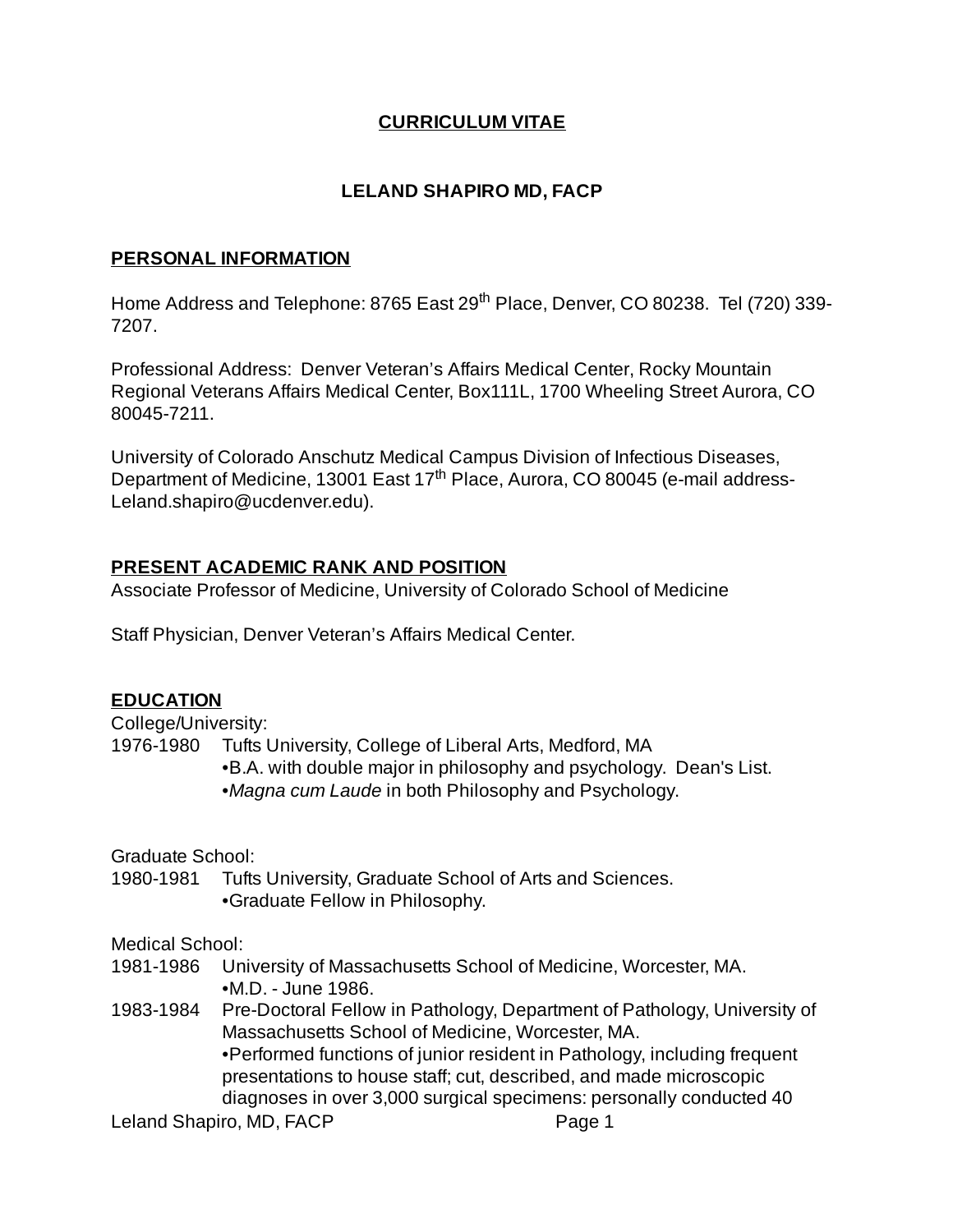autopsies.

Internship/Residency:

1986-1989 University of North Carolina Hospital, Chapel Hill, NC •Internship and Residency in Internal Medicine.

Chief Residency:

1989-1990 Moses H Cone Memorial Hospital, Greensboro, NC •Chief Medical Resident.

Fellowship:

1990-1995 New England Medical Center. Division of Internal Medicine, Department of Geographic Medicine and Infectious Diseases. Trained in the laboratory of Dr. Charles A. Dinarello. •Clinical-Research Fellowship.

#### **HONORS/AWARDS**

- 1988-1989 Awarded Ciba-Geigy prize for outstanding academic medical resident at North Carolina Memorial Hospital, Chapel Hill, NC.
- 1989-1990 Recipient of the Joseph B. Stephens memorial award for outstanding clinical instructor at Moses H Cone Memorial Hospital, Greensboro, NC.
- 1994 Recipient of the Maxwell Finland award as outstanding young research investigator in the Infectious Diseases Division of the New England Medical Center.
- 1996 Recipient of the first prize, Outstanding Young Investigator Award for original research at the Meeting of the International Cytokine Society (10/96).
- 1997 Editorial Board member, Scientific Review of Alternative Medicine.
- 1997 Clinical teaching award, Division of Infectious Diseases, University of Colorado Health Sciences Center.
- 1998 Selected as Fellow of the American College of Physicians (FACP).
- 2013 Selected as Associate Editor for journal Frontiers in Infectious Diseases

### **EDUCATION/TEACHING (SELECTED)**

Graduate School (Tufts University, Graduate School of Arts and Sciences): 1980-1981 nces.

•Graduate Fellow in Philosophy.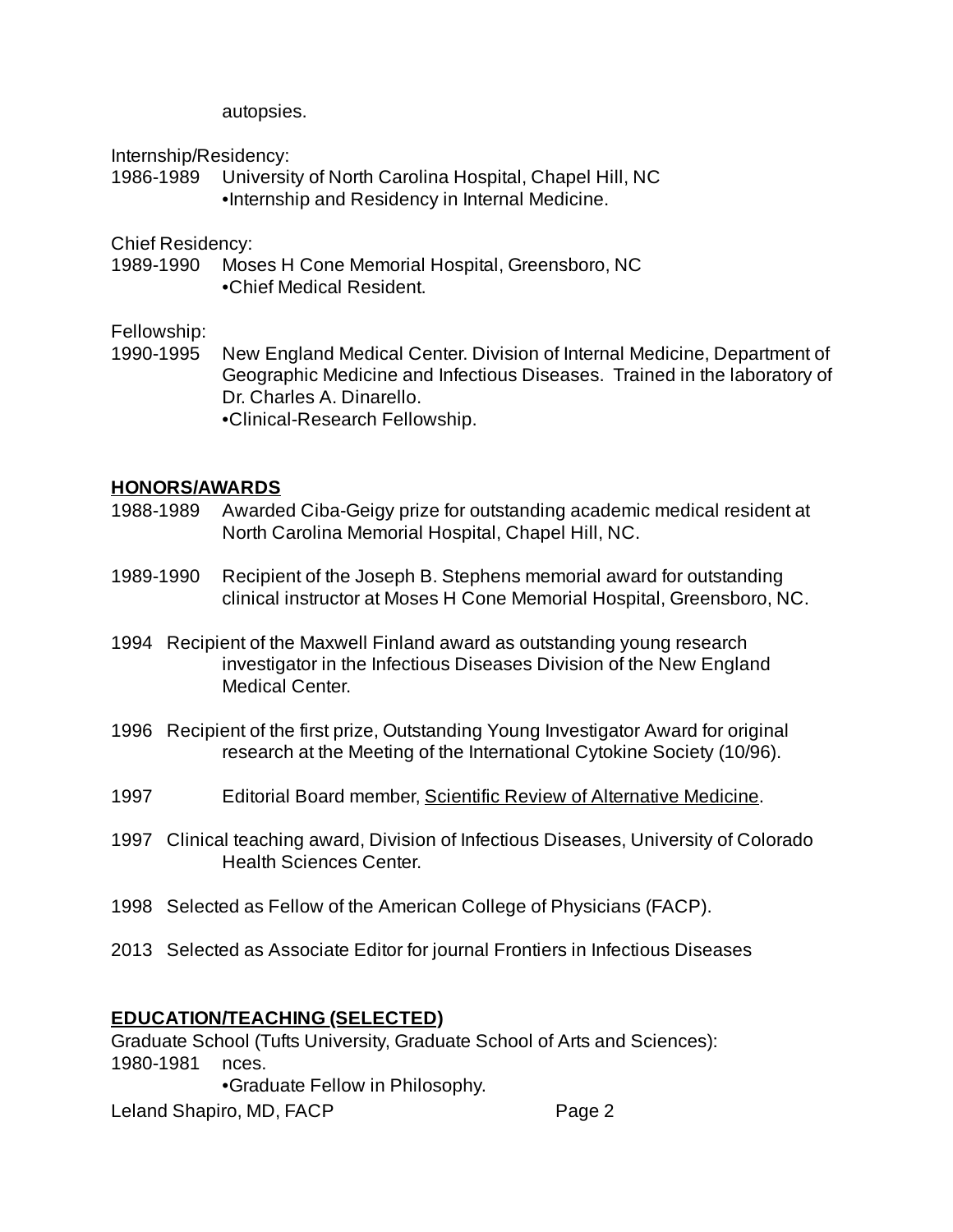•Teaching Assistantships in courses on "Logic" and

"Theories of Human Nature" (one semester each).

Medical School (University of Massachusetts School of Medicine):

1983 •Guest Lecturer, Worcester Medical Society's Forum for the Study of Values, MA. Topic; "The Impact of John Rawls' *A Theory of Justice* on medical ethics".

1983-1984 •Pre-Doctoral Fellow in Pathology, Department of Pathology, University of Massachusetts School of Medicine, Worcester, MA. •Numerous case and teaching presentations to hospital staff and students. Frequent divisional conference presentations

Chief medical Residency:

1989-1990 •Attended on the teaching services of Internal Medicine and the outpatient clinic for 10 months.

Associate Professor at University of Colorado Heath sciences Center:

- 1996-2006 Attending Physician, University of Colorado School of Medicine •Infectious Diseases subspecialty service.
	- •General Internal Medicine service.

(both at the University of Colorado Health Sciences Center, one month each per annum).

- 1997-2007 Study group leader in Microbiology pathophysiology course at the University of Colorado School of Medicine
- 1998-present•Attending physician-Infectious Diseases consultation service, Denver Veterans Affairs Medical Center (3-4 months pre annum).

•Attending physician-General Internal Medicine service, Denver Veterans Affairs Medical Center (2 weeks per annum).

•Continuity clinic- outpatient infectious diseases clinic service (12 months per annum).

# **PROFESSIONAL AND SOCIETY MEMBERSHIPS**

•Fellow - American College of Physicians (5/98).

- •American Medical Association.
- •Massachusetts Medical Society.
- •Member International Cytokine Society (10/93-present)
- •Member Infectious Diseases Society of America (5/96)
- •Member, New York Academy of Sciences (4/97)

# **MENTORING EXPERIENCE**

Research technologists:

-Jacqueline Larson (6/03-6/05) -Carrie Sailer (7/02-9/02) A visiting summer intern from Smith College, Northampton MA.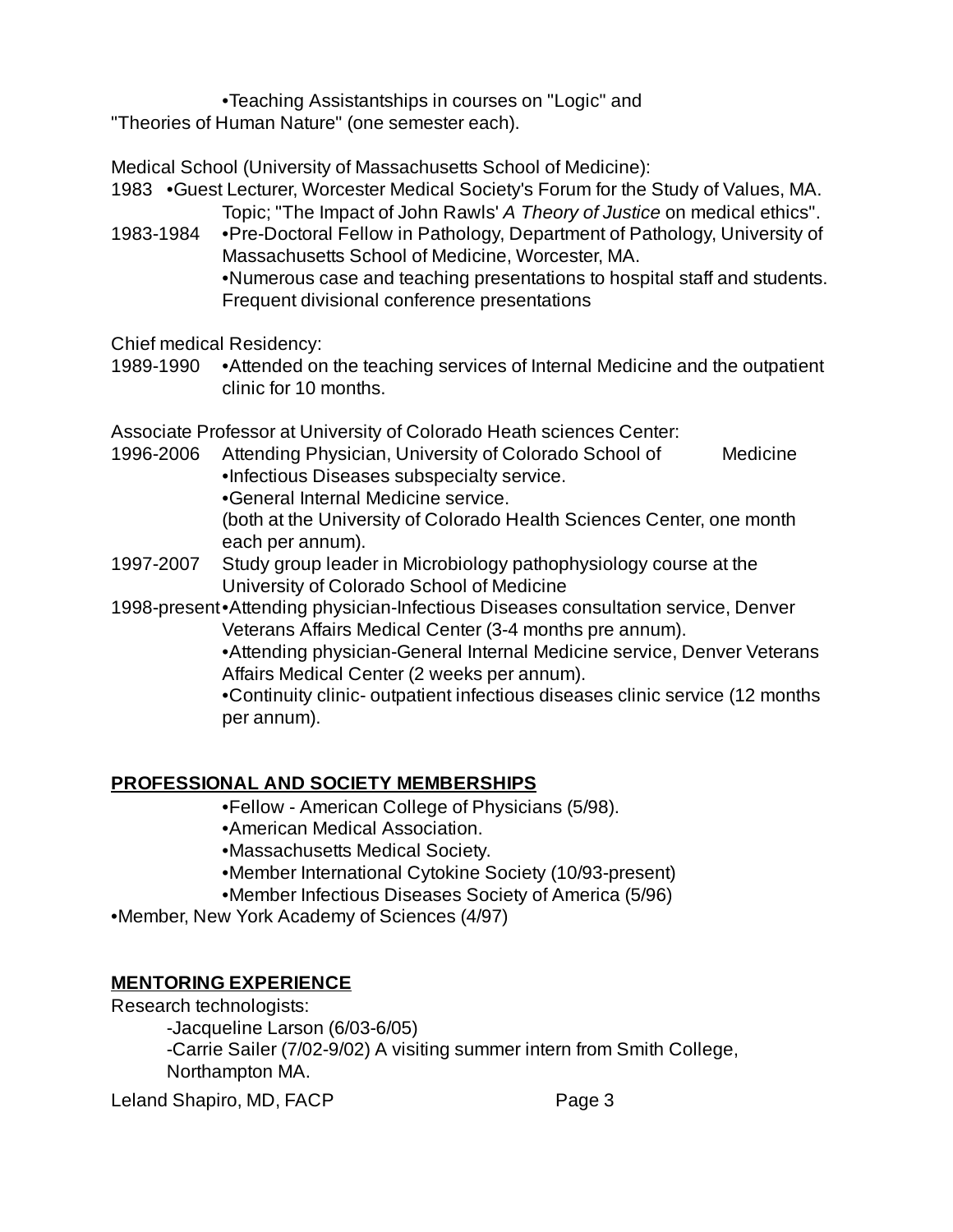### **Post-graduate fellows:**

-Hee Jung Choi, MD (12/99-03/02). Current position: Assistant Professor, Division of Infectious Diseases, Department of Internal Medicine, Ewha Womans University, Seoul, Republic of Korea.

-Gregory Pott PhD (7/01/04-present). Current position=Instructor in Medicine.

## **ASSOCIATE EDITOR**

Frontiers in Infectious Diseases (2013-present, 1 of 11 Associate Editors worldwide).

AD HOC REFEREE/REVIEWER American Journal of Reproductive Immunology Cellular Immunology COPD Cytokine Journal of Clinical Virology Journal of Infectious Diseases Journal of Leukocyte Biology Journal of Virology Mediators of Inflammation Virology

## **RESEARCH INTERESTS**

Our group has pioneered the concept that alpha-1-antitrypsin (AAT) is an unexpected mediator of innate immunity. We have shown that AAT is a likely endogenous antipathogen molecule with activity against several viruses and bacteria. In *in vitro* and *in vivo* studies we have demonstrated that AAT suppresses productive infection of HIV and influenza, as well as *Pseudomonas aeruginosa* and several species of mycobacteria. Moreover, we have persuasive data indicating that genetic deficiency of AAT constitutes a risk factor for acquisition of HIV, Influenza, and mycobacteria. A major focus of our group is exploring mechanisms by which AAT functions as an innate immune mediator, with special efforts devoted to isolating the AAT molecular target(s) that explain AAT antipathogen effects. Our studies have also shown that AAT is a potent immunomodulator, in that AAT biases immune responses from rejection to tolerance following allogeneic engraftment. AAT is currently undergoing human clinical studies to halt disease progression in type 1 diabetes, and as a treatment for myocardial; infarction (heart attack).

# **INTELLECTUAL PROPERTY**

Patents issued (N=7) and pending (N=33) at the US Patent and Trademark Office (USPTO). Table shows selected list of current USPTO filings

1 [20120225813](http://appft.uspto.gov/netacgi/nph-Parser?Sect1=PTO2&Sect2=HITOFF&u=%2Fnetahtml%2FPTO%2Fsearch-adv.html&r=1&f=G&l=50&d=PG01&p=1&S1=(Shapiro.IN.+AND+Antitrypsin)&OS=IN/Shapiro+AND+Antitrypsin&RS=(IN/Shapiro+AND+Antitrypsin)) [Compositions,](http://appft.uspto.gov/netacgi/nph-Parser?Sect1=PTO2&Sect2=HITOFF&u=%2Fnetahtml%2FPTO%2Fsearch-adv.html&r=1&f=G&l=50&d=PG01&p=1&S1=(Shapiro.IN.+AND+Antitrypsin)&OS=IN/Shapiro+AND+Antitrypsin&RS=(IN/Shapiro+AND+Antitrypsin)) Methods And Uses For Treatment Of Type 1 Diabetes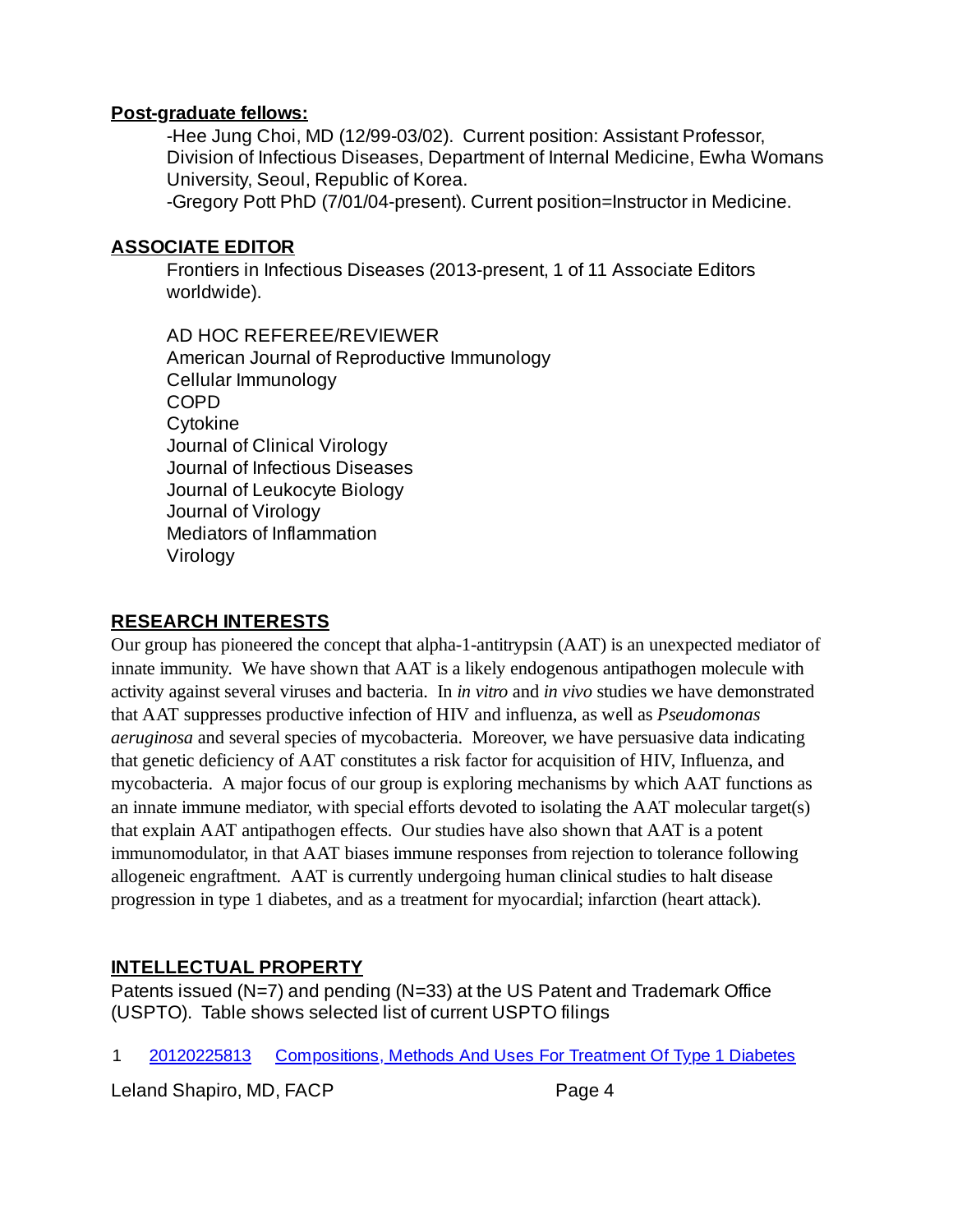| $\overline{2}$ | 20120071545 | <b>Compositions And Methods For Treatment Of Bacterial And Mycobacterial</b><br><b>Infections</b> |
|----------------|-------------|---------------------------------------------------------------------------------------------------|
| 3              | 20120045460 | Methods And Compositions For Treatment Of Graft Rejection And                                     |
|                |             | <b>Promotion Of Graft Survival</b>                                                                |
| 4              | 20120045417 | <b>Methods And Compositions For Islet Cell Preservation</b>                                       |
| 5              | 20120040913 | <b>Methods And Compositions For Treating Diabetes</b>                                             |
| 6              | 20110319330 | Methods For Treating Arthritis, Autoimmune Disease, And Ischemia-<br><b>Reperfusion Injury</b>    |
| 7              | 20110112017 | <b>Compositions, Methods And Uses For Treating Diabetes</b>                                       |
| 8              | 20110021416 | <b>Compositions, Methods And Uses For Treating Bacterial Infections</b>                           |
| 9              | 20100210528 | Compositions, Methods And Uses For Inhibition And/Or Treatment Of                                 |
|                |             | <b>Influenza Infection</b>                                                                        |
| 10             | 20100144630 | Compositions, Methods And Uses For Inhibition And/Or Treatment Of                                 |
|                |             | Influenza Infection                                                                               |
| 11             | 20100137192 | <b>Compositions And Methods For Treating Or Ameliorating Mycobacterial</b><br><b>Infections</b>   |
| 12             | 20090298747 | Methods And Compositions For Treatment Of Nitric Oxide-Induced Clinical<br><b>Conditions</b>      |
| 13             | 20090227518 | <b>Compositions And Methods For Treating Actin-Mediated Medical Conditions</b>                    |
| 14             | 20090220518 | <b>Methods And Compositions For Treatment Of Graft Rejection And</b>                              |
|                |             | <b>Promotion Of Graft Survival</b>                                                                |
| 15             | 20090203580 | Compositions And Methods Of Use For Alpha-1 Antitrypsin Having No                                 |
|                |             | <b>Significant Serine Protease Inhibitor Activity</b>                                             |
| 16             | 20090118162 | Inhibitors Of Serine Protease Activity And Their Use In Methods And                               |
|                |             | <b>Compositions For Treatment Of Graft Rejection And Promotion Of Graft</b><br><b>Survival</b>    |
| 17             | 20080261869 | Compositions And Methods Of Use For Alpha-1 Antitrypsin Having No                                 |
|                |             | <b>Significant Serine Protease Inhibitor Activity</b>                                             |
| 18             | 20080261868 | <b>Methods And Compositions For Treating Diabetes</b>                                             |
| 19             | 20080051330 | Inhibitors Of Serine Protease Activity, Methods And Compositions For                              |
|                |             | <b>Treatment Of Herpes Viruses</b>                                                                |
| 20             | 20070224671 | Inhibitors Of Serine Protease Activity Methods And Compositions For                               |
|                |             | <b>Treatment Of Nitric Oxide-Induced Clinical Conditions</b>                                      |
| 21             | 20070155681 | <b>Methods And Compositions For Treatment Of Viral Infections</b>                                 |
| 22             | 20060040867 | Inhibitors Of Serine Protease Activity And Their Use In Methods And                               |
|                |             | <b>Compositions For Treatment Of Bacterial Infections</b>                                         |
| 23             | 20050106151 | Inhibitors Of Serine Protease Activity And Their Use In Methods And                               |
|                |             | <b>Compositions For Treatment Of Bacterial Infections</b>                                         |
| 24             | 20040220242 | <b>Inhibitors Of Serine Protease Activity, Methods And Compositions For</b>                       |
|                |             | <b>Treatment Of Nitric Oxide Induced Clinical Conditions</b>                                      |
| 25             | 20040220239 | <b>Inhibitors Of Serine Protease Activity Methods And Compositions For</b>                        |
|                |             | <b>Treatment Of Nitric Oxide-Induced Clinical Conditions</b>                                      |
| 26             | 20040220113 | <b>Inhibitors Of Serine Protease Activity Methods And Compositions For</b>                        |
|                |             | <b>Treatment Of Nitric Oxide-Induced Clinical Conditions</b>                                      |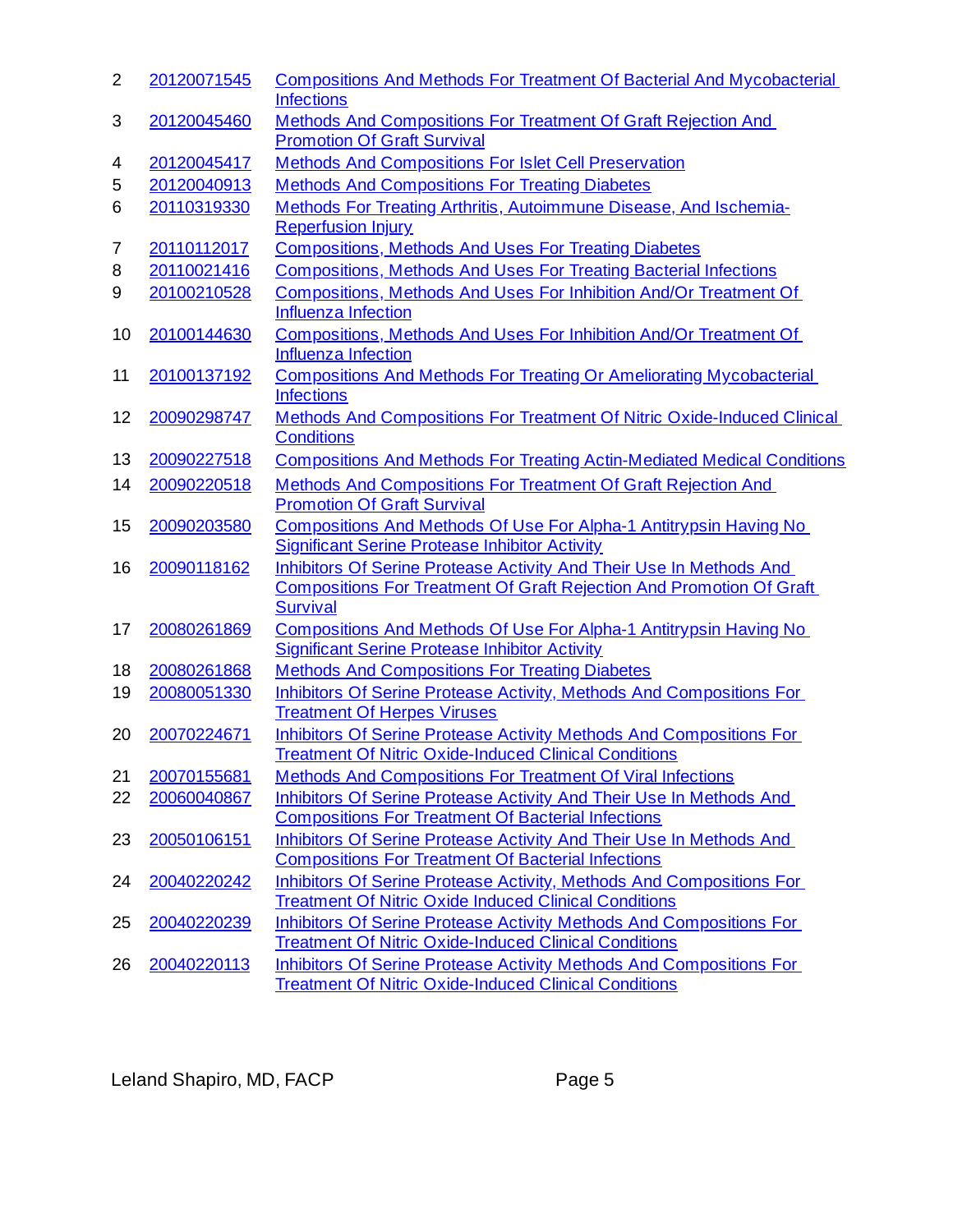#### **PUBLICATIONS**

#### Original Publications in Peer Reviewed Journals

- 1. Kashef Hamadani BH, Franco-Paredes C, McCollister B, Shapiro L, Beckham JD, and Henao-Martinez AF, Cryptococcus and cryptococcal meningitis: New predictors and clinical outcomes at a United States academic medical center. Mycoses, **vol 61(5)**, pages 314-210, 2018.
- 2. Henao-Martines AF, Gross L, McNair B, McCollister B, DeSanto K, Montoya JG, Shapiro L, and Beckham JD, Risk factors for cryptococcal meningitis: a single united states center experience. Micropahalogia, **vol 181(11-12)**, pages 807-814, 2016.
- 3. Yogo N, Shapiro L, and Erlandson KM, Sepedonium intra-abdominal infection: a case report and review of an emerging fungal infection. J Antimicrobial Chemotherapy, 30 April, pages 1-2, 2014.
- 4. Zipris D, Shapiro L, Dinarello C, Michaels A and Gottlieb P, Alpha-1-Antitrypsin Therapy Down-Regulates Toll-Like Receptor-Induced IL-1β Responses in Monocytes and Myeloid Dendritic Cells and Improves Islet Function in Recently Diagnosed Patients with Type 1 Diabetes. J Clin Endocrinology and Metab, **vol 99(8)**; pages E1418-E1426, 2014.
- 5. Pott G, Beard S, Bryan C, Merick D and Shapiro L, Alpha-1 antitrypsin reduces severity of Pseudomonas pneumonia in mice and inhibits epithelial barrier disruption and Pseudomonas invasion of respiratory epithelial cells. Frontiers in Infectious Diseases, **vol 1**; pages 1-13; 2013.
- Ferreira TC, Sampaio EP, Arganaraz GA, Gondim MV, Shapiro L and Arganaraz ER, 6. Increased prevalence of the alpha-1-antitrypsin (A1AT) deficiency-related S gene in patients infected with human immunodeficiency virus type 1. J Med Virol, **vol 86**; pages 23-9; 2013.
- 7. Kartalija M, Ovrutsky A, Bryan CL, Pott GB, Fantuzzi G, Thomas J, Strand M, Bai X, Ramamoorthiy P, Rothman M, Nagabhushanam V, MsDermott M, Levin A, Frazer-Abel A, Giclas P, Korner J, Iseman M, Shapiro L and Chan ED, Pateints with non-tuberculous mucobacterial lung disease exhibit unique body and immune phenotypes. Am J Resp Crit Care Med, **vol 187**; pages 197-205; 2012.
- Chan ED, Pott GB, Silkoff PE, Ralston AH, Bryan CL and Shapiro L, Alpha-1-antitrypsin 8. inhibits nitric oxide production. J Leukoc Biol, **vol 92**; pages 1251-1260; 2012.
- Lee JH, Hanaoka M, Kitaguchi Y, Kraskauskas D, Shapiro L, Voelkel NF and Taraseviciene-9. Stewart L, Imbalance of apoptosis and cell proliferation contributes to the development and persistence of emphysema. Lung, **vol 190**; pages 69-82; 2011.
- 10. Zhou X, Shapiro L, Fellingham G, Willardson BM and Burton GF, HIV replication in CD4+ T lymphocytes in the presence and absence of follicular dendritic cells: inhibition of replication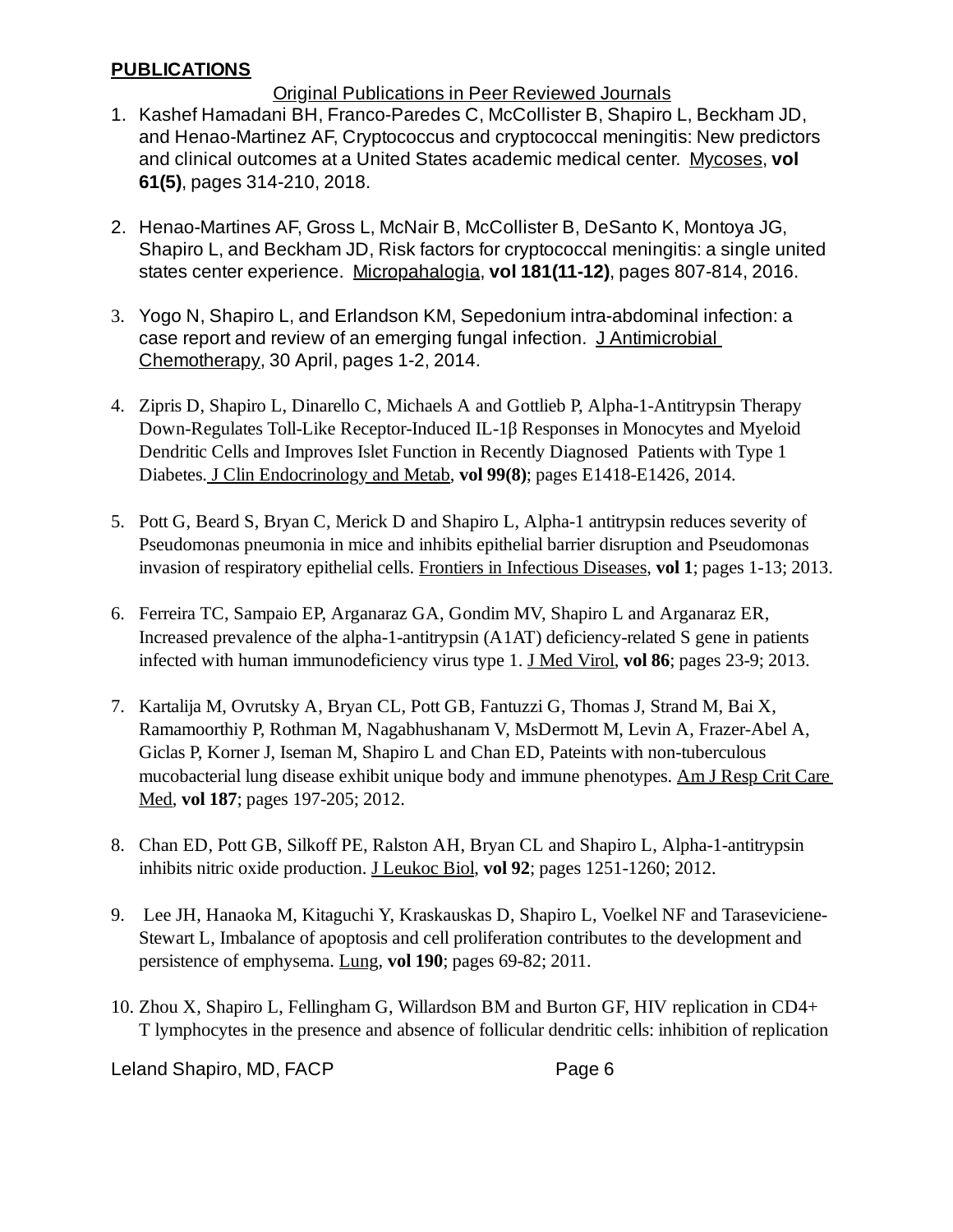mediated by alpha-1-antitrypsin through altered IkappaBalpha ubiquitination. J Immunol, **vol 186**; pages 3148-55; 2010.

- 11. Hiremath J, Thanikachalam S, Parikh K, Shanmugasundaram S, Bangera S, Shapiro L, Pott GB, Vnencak-Jones CL, Arneson C, Wade M and White RJ, Exercise improvement and plasma biomarker changes with intravenous treprostinil therapy for pulmonary arterial hypertension: a placebo-controlled trial. J Heart Lung Transplant, **vol 29**; pages 137-49; 2010.
- 12. Bryan CL, Beard KS, Pott GB, Rahkola J, Gardner EM, Janoff EN and Shapiro L, HIV infection is associated with reduced serum alpha-1-antitrypsin concentrations. Clin Invest Med, **vol 33**; pages E384-9; 2010.
- 13. Lewis EC, Mizrahi M, Toledano M, Defelice N, Wright JL, Churg A, Shapiro L and Dinarello CA, alpha1-Antitrypsin monotherapy induces immune tolerance during islet allograft transplantation in mice. Proc Natl Acad Sci U S A, **vol 105**; pages 16236-41; 2008.
- 14. Sailer CA and Shapiro L, Reply to Torre. J Infect Dis, **vol 196(5)**; pages 804-5; 2007.
- 15. Sailer CA, Pott GB, Dinarello CA, MaWhinney S, Forster J, Larson-Duran JK, Landay A, Al-Harthi L, Schooley RT, Benson CA, Judson FN, Thompson M, Palella FJ and Shapiro L, Whole blood interleukin-18 level during early HIV-1 infection is associated with reduced CXCR4 coreceptor expression and interferon-γ levels. J Infect Dis, **vol 195**; pages 734-738; 2007.
- 16. Pott GB, Sailer CA, Porat R, Peskind RL, Fuchs AC, Angel JB, LeBeaut A, Grint PC, Dinarello CA and Shapiro L, Effect of a four-week course of interleukin-10 on cytokine production in a placebo-controlled study of HIV-1 infected patients. Eur Cytokine Netw, **vol 18**; pages 49-58; 2007.
- Chan ED, Kaminska AM, GIl W, Chmura K, Feldman NE, Bai X, Floyd CM, Fulton KE, 17. Huitt GA, Strand MJ, Iseman MD and Shapiro L, Alpha-1-antitrypsin (AAT) anomalies are associated with lung disease due to rapidly-progressing mycobacteria and AAT inhibits Mycobacterium abscessus infection of macrophages. Scand J Infect Dis, **vol 39**; pages 690- 696; 2007.
- 18. Petrache I, Fijalkowska I, Zhen L, Medler TR, Brown E, Cruz P, Choe KH, Taraseviciene-Stewart L, Scerbavicius R, Shapiro L, Zhang B, Song S, Hicklin D, Voelkel NF, Flotte T and Tuder RM, A novel antiapoptotic role for alpha1-antitrypsin in the prevention of pulmonary emphysema. Am J Respir Crit Care Med, **vol 173**; pages 1222-8; 2006.
- Lewis EC, Shapiro L, Bowers OJ and Dinarello CA, α1-antitrypsin monotherapy prolongs 19. islet allograft survival in mice. Proc. Natl. Acad. Sci. U. S. A., **vol 102**; pages 12153-12158; 2005.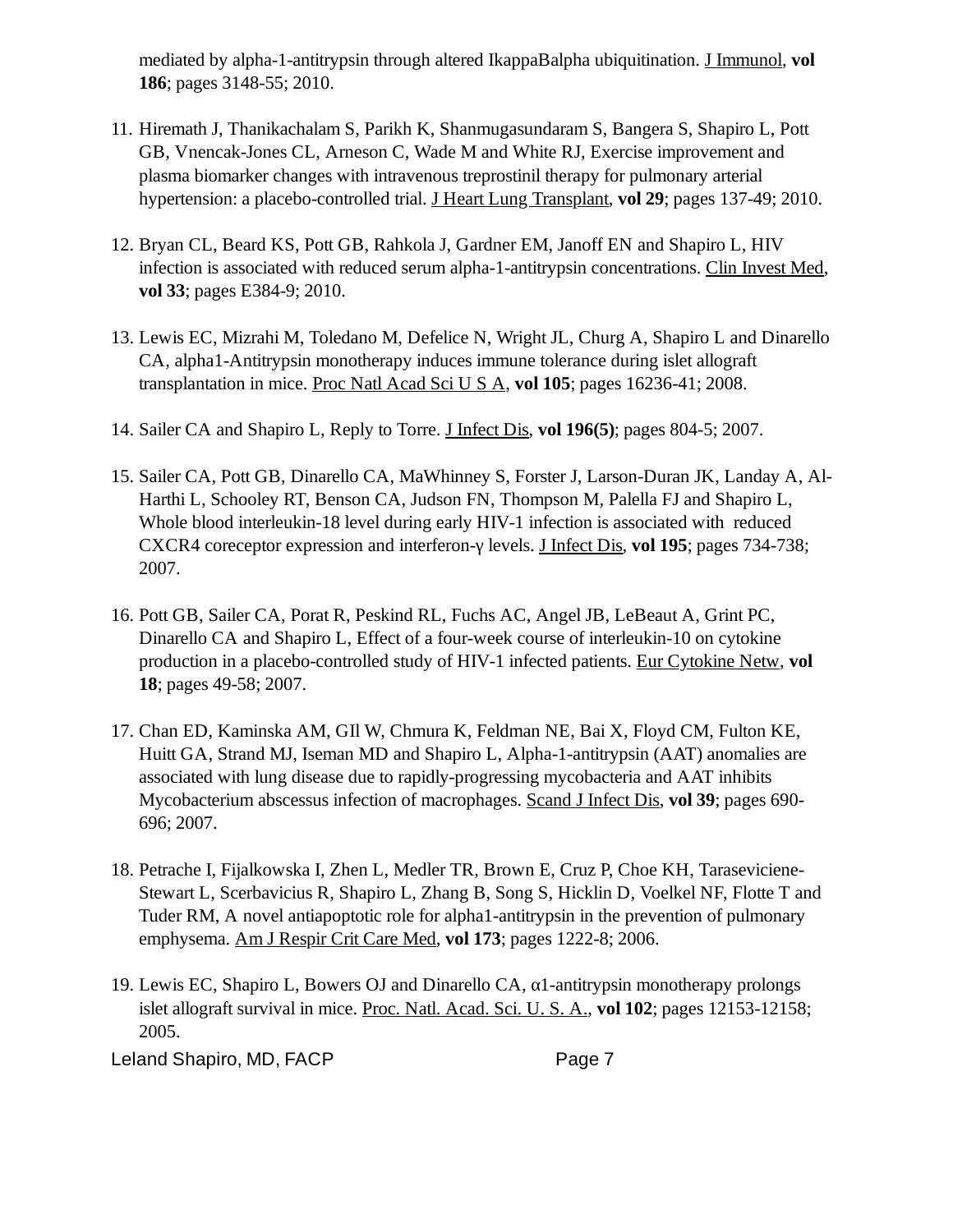- 20. Choi HJ, Dinarello CA and Shapiro L, Reply to the Editor; interleukin-18 inhibits human immunodeficiency virus type 1 production in peripheral bllood monoculear cells. J Infect Dis, **vol 185**; pages 998-999; 2002.
- 21. Shapiro L, Pott GB and Ralston AH, Alpha-1-antitrypsin inhibits human immunodeficiency virus type-1. FASEB J., **vol 15**; pages 115-122; 2001.
- 22. Choi HJ, Dinarello CA and Shapiro L, Interleukin-18 inhibits human immunodeficiency virus type 1 production in peripheral blood mononuclear cells. J Infect Dis, **vol 184**; pages 560-8; 2001.
- 23. Chan E, Ralston AH and Shapiro L, Does reduced alpha-1-antitrypsin activity account for the link between cigarette smoking and idiopathic pulmonary fibrosis? Chest, **vol 129**; pages 72S-74S; 2001.
- 24. Angel JB, Jacobson MA, Skolnik PR, Giordano M, Shapiro L, LeBeaut A, Greaves W and Fuchs AC, A multicenter, randomized, double-blind, placebo-controlled trial of recombinant human interleukin-10 in HIV-infected subjects. AIDS, **vol 14**; pages 2503-8; 2000.
- 25. Shapiro L, Puren AJ, Barton HA, Novick D, Peskind RL, Shenkar R, Gu Y, Su MS and Dinarello CA, Interleukin 18 stimulates human immunodeficiency virus type 1 in monocytic cells. Proc Natl Acad Sci U S A, **vol 95**; pages 12550-5; 1998.
- 26. Shapiro L, Heidenreich KA, Meintzer MK and Dinarello CA, Role of p38 mitogen activated protein kinase in human immunodefiency virus type 1 in vitro. Proc. Natl. Acad. Sci. U. S. A., **vol 95**; pages 7422-7426; 1998.
- 27. Reznikov LL, Puren AJ, Fantuzzi G, Muhl H, Shapiro L, Yoon DY, Cutler DL and Dinarello CA, Spontaneous and inducible cytokine responses in healthy humans receiving a single dose of IFN-alpha2b: increased production of interleukin-1 receptor antagonist and suppression of IL-1-induced IL-8. J Interferon Cytokine Res, **vol 18**; pages 897-903; 1998.
- Larsen CM, Wadt KA, Juhl LF, Andersen HU, Karlsen AE, Su MS, Seedorf K, Shapiro L, 28. Dinarello CA and Mandrup-Poulsen T, Interleukin-1beta-induced rat pancreatic islet nitric oxide synthesis requires both the p38 and extracellular signal-regulated kinase 1/2 mitogenactivated protein kinases. J Biol Chem, **vol 273**; pages 15294-300; 1998.
- 29. Dinarello CA, Novick D, Puren AJ, Fantuzzi G, Shapiro L, Muhl H, Yoon DY, Reznikov LL, Kim SH and Rubinstein M, Overview of interleukin-18: more than an interferon-gamma inducing factor. J Leukoc Biol, **vol 63**; pages 658-64; 1998.

30. Shapiro L and Dinarello CA, Hyperosmotic stress as a stimulant for pro-inflammatory cytokine Leland Shapiro, MD, FACP Page 8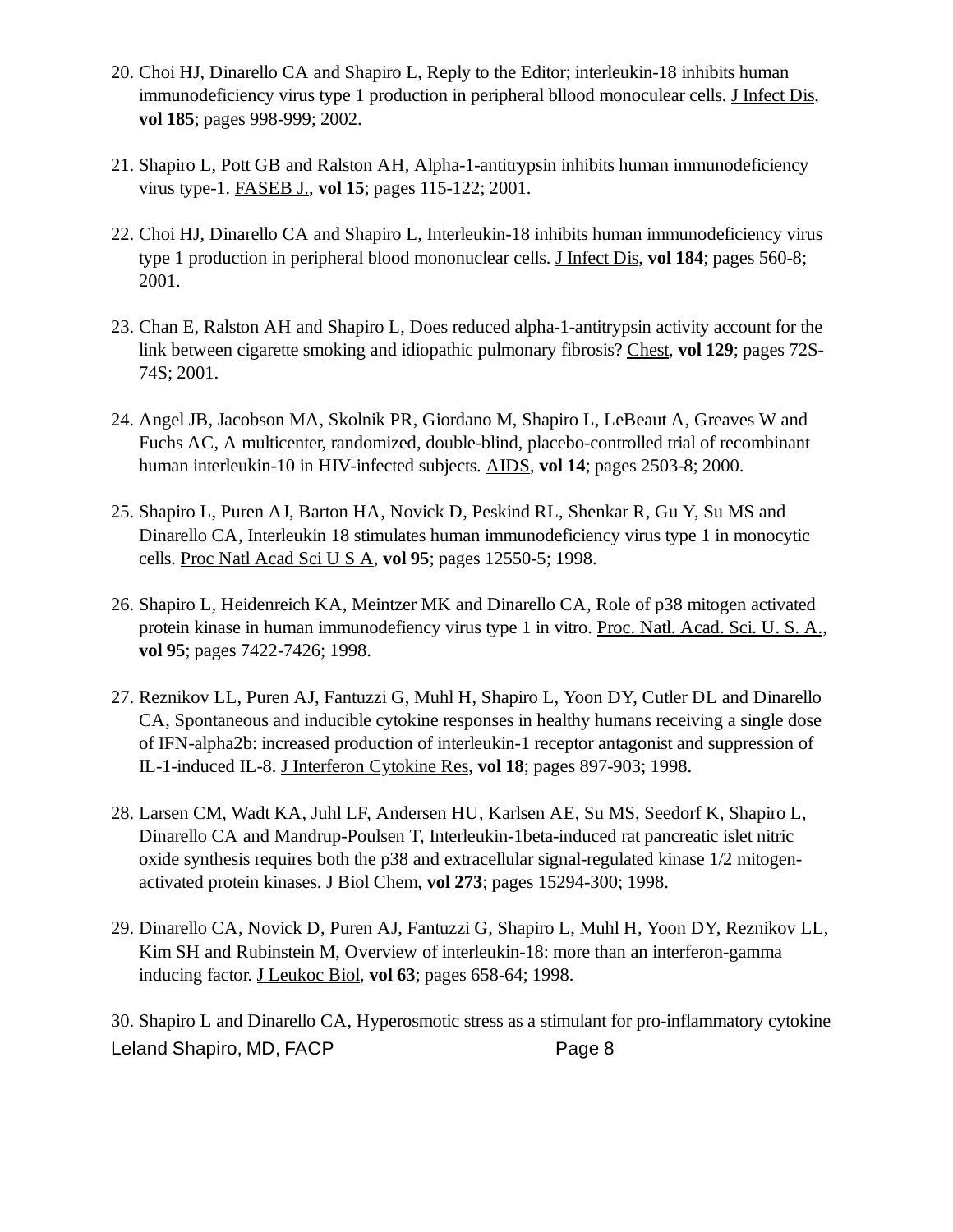production. Exp. Cell Res., **vol 231**; pages 354-362; 1997.

- 31. Dubois JS, Trehu E, Mier JW, Shapiro L, Epstein M, Klempner MS, Dinarello CA, Kappler K, Ronayne L, Rand W and Atkins MB, Randomized placebo-controlled clinical trial of highdose interleukin-2 in combination with a soluble p75 Tumor necrosis factor receptor immunoglobulin G chimera in patients with advanced melanoma and renal cell carcinoma. J Clin Oncol, **vol 15**; pages 1052-1062; 1997.
- 32. Trehu E, Mier JW, Dubois JS, Sorce D, Klempner MS, Epstein M, Dinarello CA, Shapiro L, Kappler K, Ronayne L and Atkins MB, Phase 1 trial of interleukin 2 in combination with the soluble tumor necrosis factor p75 IgG chimera. Clin Cancer Res, **vol** pages 1341-1351; 1996.
- Shapiro L and Dinarello CA, Specific inhibition of p38 mitogen activated protein kinase 33. inhibits in vitro HIV replication in U1 cells induced by interleukin (IL)-1, tumor necrosis factor (TNF) or phorbol ester (PMA). Eur. Cytokine Netw., **vol 7(3)**; pages 557; 1996.
- Fuchs AC, Granowitz EV, Shapiro L, Vannier E, Lonnemann G, Angel JB, Kennedy JS, 34. Rabson AR, Radwanski E, Affrime MB, Cutler DL, Grint PC and Dinarello CA, Clinical, hematologic, and immunologic effects of interleukin-10 in humans. J Clin Immunol, **vol 16**; pages 291-303; 1996.
- 35. Shapiro L and Dinarello CA, Osmotic regualtion of cytokine synthesis *in vitro*. Proc. Natl. Acad. Sci. U. S. A., **vol 92**; pages 12230-12234; 1995.
- 36. Lonnemann G, Shapiro L, Engler-Blum G, Muller GA, Koch KM and Dinarello CA, Cytokines in human renal interstitial fibrosis. I. Interleukin-1 is a paracrine growth factor for cultured fibrosis-derived kidney fibroblasts. Kidney Int, **vol 47**; pages 837-44; 1995.
- 37. Fantuzzi G, Benigni F, Sironi M, Conni M, Careli M, Cantoni L, Shapiro L, Dinarello CA, Sipe JD and Ghezzi P, Ciliary neurotrophic factor (CNTF) induces serum amyloid A, hypoglycemia and anorexia, and potentiates IL-1 induced corticosterone and IL-6 production in mice. Cytokine, **vol 7**; pages 150-156; 1995.
- 38. Chernoff AE, Granowitz EV, Shapiro L, Vannier E, Lonnemann G, Angel JB, Kennedy JS, Rabson AR, Wolff SM and Dinarello CA, A randomized, controlled trial of IL-10 in humans. Inhibition of inflammatory cytokine production and immune responses. J Immunol, **vol 154**; pages 5492-9; 1995.
- 39. Tilg H, Trehu E, Shapiro L, Pape D, Atkins MB, Dinarello CA and Mier JW, Induction of circulating soluble tumour necrosis factor receptor and interleukin 1 receptor antagonist following interleukin 1 alpha infusion in humans. Cytokine, **vol 6**; pages 215-9; 1994.

40. Shapiro L, Panayotatos N, Meydani SN, Wu D and Dinarello CA, Ciliary neurotrophic factor Leland Shapiro, MD, FACP Page 9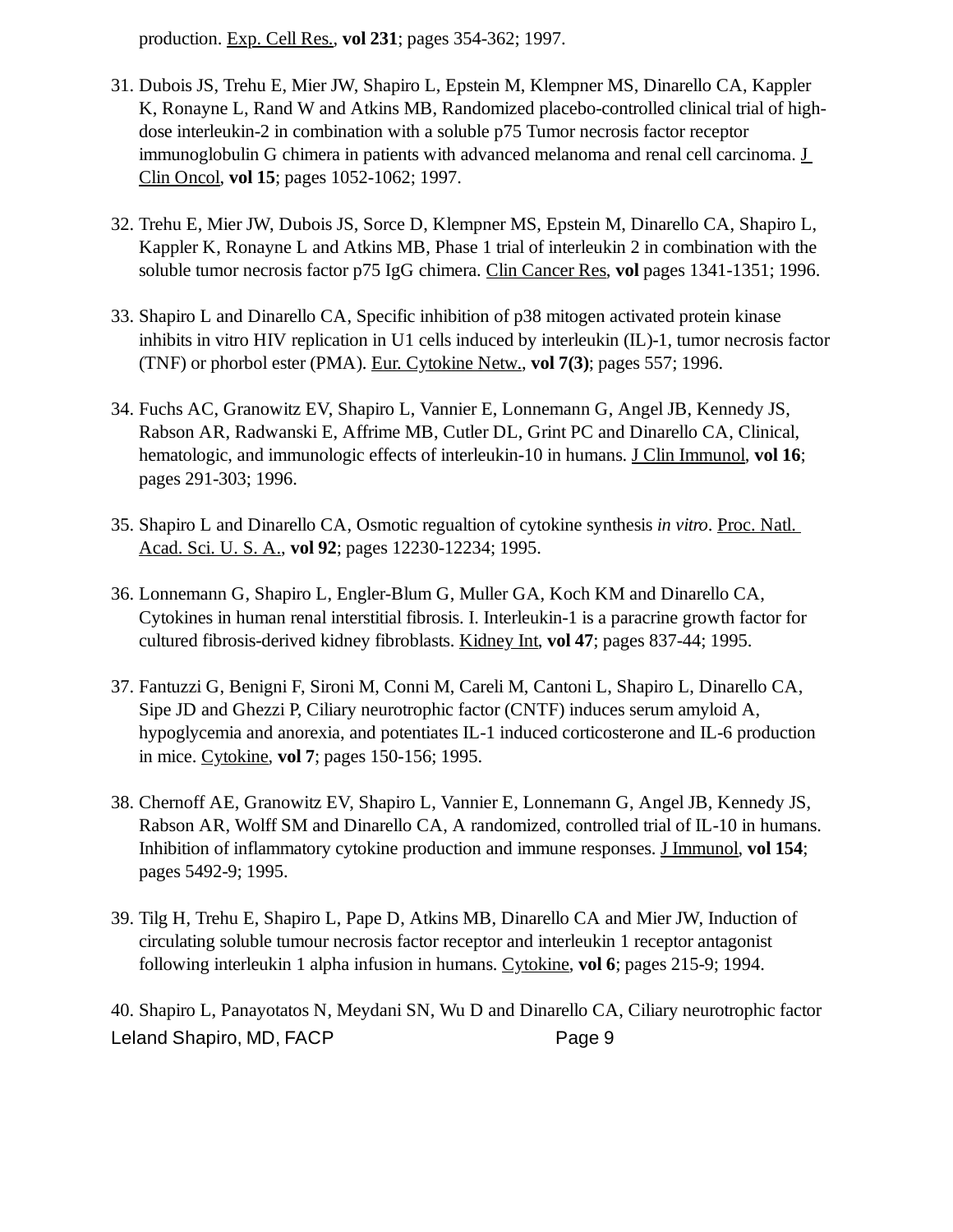combined with soluble receptor inhibits synthesis of pro-inflammatory cytokines and prostaglandin-E2 *in vitro*. Exp. Cell Res., **vol 215**; pages 51-56; 1994.

- 41. Shapiro L, Beeson PB and Dinarello CA, Potassium iodide (KI) as a specific inducer and modulator of cytokine production in human peripheral blood mononuclear cells (PBMC) or human fibroblasts. Cytokine, **vol 6**; pages 549 (abs); 1994.
- 42. Pereira BJG, Shapiro L, King AJ, Falagus ME, Strom JA and Dinarello CA, Plasma levels of IL-1β, TNFα, and their specific inhibitors in undialyzed chronic renal failure, CAPD, and hemodialysis patients. Kidney International, **vol 45**; pages 890-896; 1994.
- 43. Mandrup-Poulsen T, Pociot F, Molvig J, Shapiro L, Nilsson P, Emdal T, Roder M, Kjems LL, Dinarello CA and Nerup J, Monokine antagonism is reduced in patients with IDDM. Diabetes, **vol 43**; pages 1242-7; 1994.
- Latini R, Bianchi M, Correale E, Dinarello CA, Fantuzzi G, Fresco C, Maggioni AP, 44. Mengozzi M, Romano S, Shapiro L, Sironi M, Tognoni G, Turato R and Ghezzi P, Cytokines in acute myocardial infarction: selective increase of circulating tumor necrosis factor, its soluble recepror, and interleukin-1 receptor antagonist. J Cardiovasc Pharmacol, **vol 23**; pages 1-6; 1994.
- 45. Kaplanski G, Farnarier C, Kaplanski S, Porat R, Shapiro L, Bongrand P and Dinarello CA, Interleukin-1 induces interleukin-8 secretion from endothelial cells by a juxtacrine mechanism. Blood, **vol 84**; pages 4242-8; 1994.
- 46. Tilg H, Vogel W, Wiedermann CJ, Shapiro L, Herold M, Judmaier G and Dinarello CA, Circulating interleukin-1 and tumor necrosis factor antagonists in liver disease. Hepatology, **vol 18**; pages 1132-8; 1993.
- 47. Tilg H, Shapiro L, Atkins MB, Dinarello CA and Mier JW, Induction of circulating and erythrocyte-bound IL-8 by IL-2 immunotherapy and suppression of its in vitro production by IL-1 receptor antagonist and soluble tumor necrosis factor receptor (p75) chimera. J Immunol, **vol 151**; pages 3299-307; 1993.
- Tilg H, Pape D, Trehu E, Shapiro L, Atkins MB, Dinarello CA and Mier JW, A method for the 48. detection of erythrocyte-bound interleukin-8 in humans during interleukin-1 immunotherapy. J Immunol Methods, **vol 163**; pages 253-8; 1993.
- 49. Shapiro L, Zhang X-X, Rupp RG, Wolff SM and Dinarello CA, Ciliary neurotrophic factor is an endogenous pyrogen. Proc. Natl. Acad. Sci. U. S. A., **vol 90**; pages 8614-8618; 1993.

50. Shapiro L and Gelfand JA, Cytokines and sepsis: pathophysiology and therapy. New Horizons, **vol 1**; pages 13-22; 1993. Leland Shapiro, MD, FACP Page 10